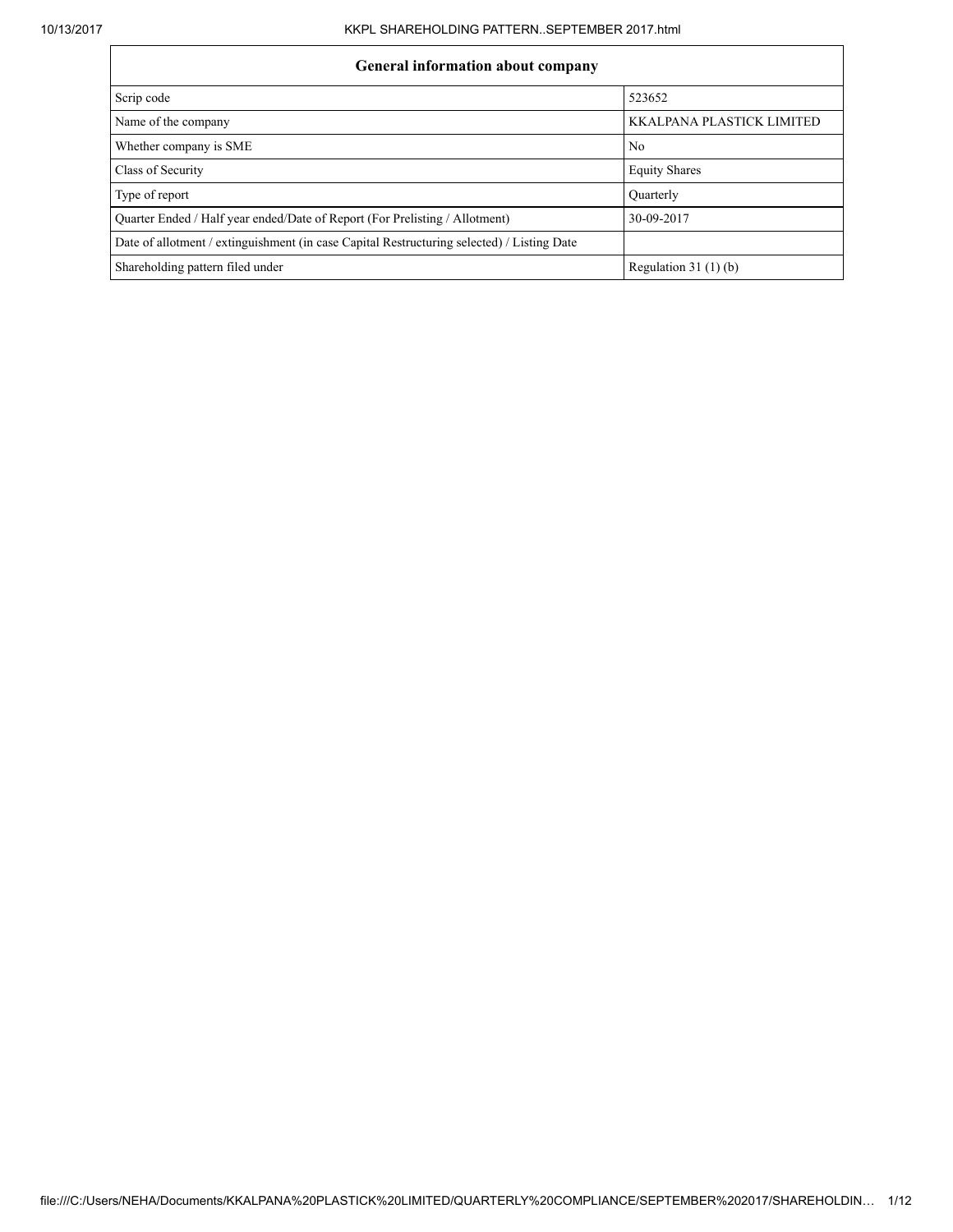### 10/13/2017 KKPL SHAREHOLDING PATTERN..SEPTEMBER 2017.html

| Sr. No. | <b>Particular</b>                                                                      | Yes/No |
|---------|----------------------------------------------------------------------------------------|--------|
|         | Whether the Listed Entity has issued any partly paid up shares?                        | No     |
|         | Whether the Listed Entity has issued any Convertible Securities?                       | No     |
|         | Whether the Listed Entity has issued any Warrants?                                     | No     |
|         | Whether the Listed Entity has any shares against which depository receipts are issued? | No     |
|         | Whether the Listed Entity has any shares in locked-in?                                 | No     |
| 6       | Whether any shares held by promoters are pledge or otherwise encumbered?               | No     |
|         | Whether company has equity shares with differential voting rights?                     | No     |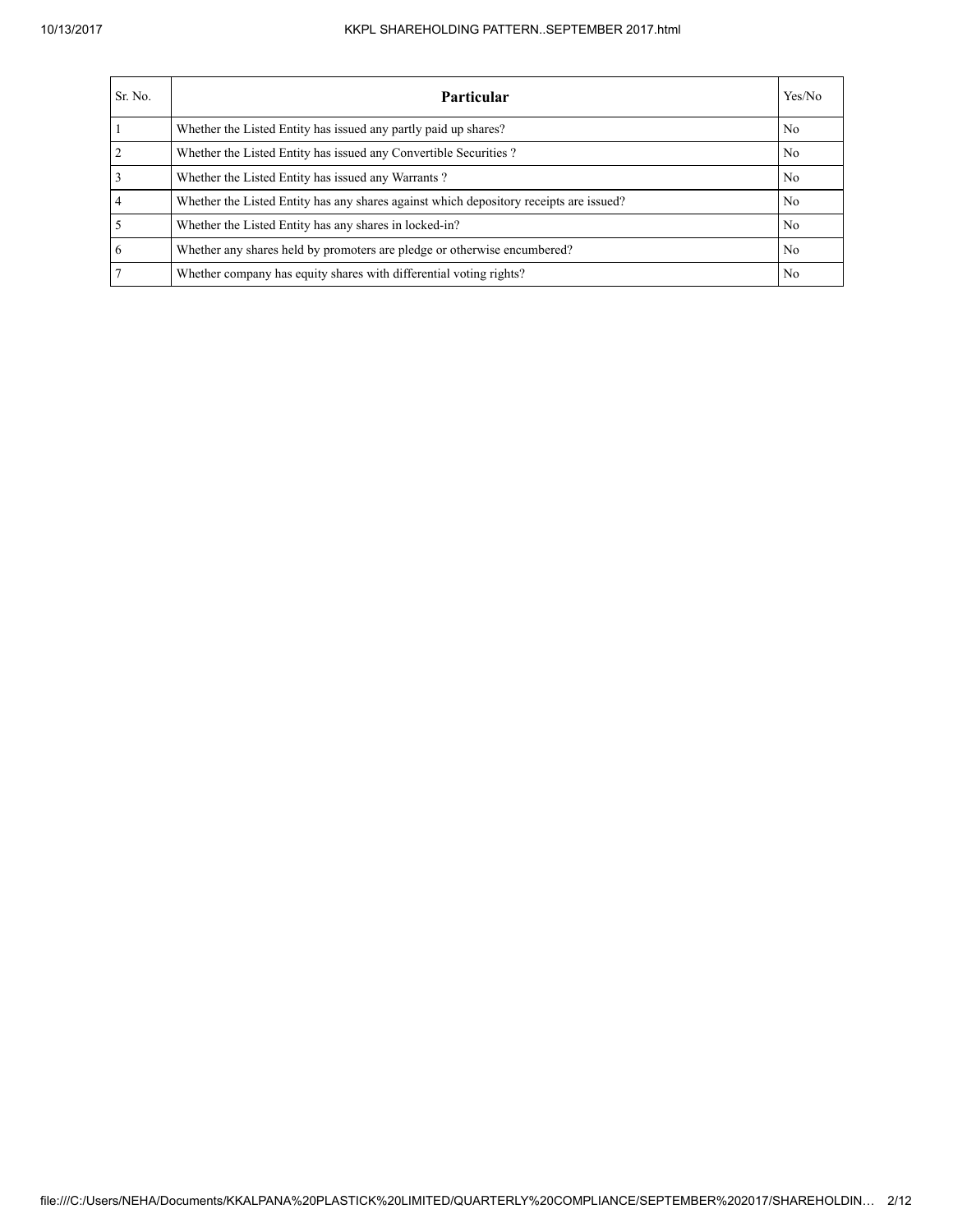| Category        | Nos. Of                                                                                                                             | No. of<br>fully paid                                                                                                                    | No. Of<br>Partly | No. Of<br>shares | Total nos.<br>shares      | Shareholding as a<br>% of total no. of | Number of Voting Rights held in each<br>class of securities (IX) |         |  |         |       |
|-----------------|-------------------------------------------------------------------------------------------------------------------------------------|-----------------------------------------------------------------------------------------------------------------------------------------|------------------|------------------|---------------------------|----------------------------------------|------------------------------------------------------------------|---------|--|---------|-------|
| Category<br>(I) | shares (calculated<br>underlying<br>of<br>paid-up<br>shareholders<br>held (VII)<br>up equity<br>shareholder<br>Depository<br>equity | as per SCRR, 1957)                                                                                                                      |                  |                  | No of Voting (XIV) Rights | Total as a                             |                                                                  |         |  |         |       |
|                 | (II)                                                                                                                                | $= (IV) +$<br>(III)<br>shares<br>shares<br>(VIII) As a % of<br>Receipts<br>held (IV)<br>$(V)$ + $(VI)$<br>$(A+B+C2)$<br>held(V)<br>(VI) |                  | Class<br>eg: $X$ | Class<br>eg:y             | Total                                  | $%$ of<br>$(A+B+C)$                                              |         |  |         |       |
| (A)             | Promoter<br>&<br>Promoter<br>Group                                                                                                  | $\overline{2}$                                                                                                                          | 4007300          |                  |                           | 4007300                                | 72.48                                                            | 4007300 |  | 4007300 | 72.48 |
| (B)             | Public                                                                                                                              | 18513                                                                                                                                   | 1521235          |                  |                           | 1521235                                | 27.52                                                            | 1521235 |  | 1521235 | 27.52 |
| (C)             | Non<br>Promoter-<br>Non Public                                                                                                      |                                                                                                                                         |                  |                  |                           |                                        |                                                                  |         |  |         |       |
| (C1)            | <b>Shares</b><br>underlying<br>DRs                                                                                                  |                                                                                                                                         |                  |                  |                           |                                        |                                                                  |         |  |         |       |
| (C2)            | Shares held<br>by<br>Employee<br>Trusts                                                                                             |                                                                                                                                         |                  |                  |                           |                                        |                                                                  |         |  |         |       |
|                 | Total                                                                                                                               | 18515                                                                                                                                   | 5528535          |                  |                           | 5528535                                | 100                                                              | 5528535 |  | 5528535 | 100   |

## Table I - Summary Statement holding of specified securities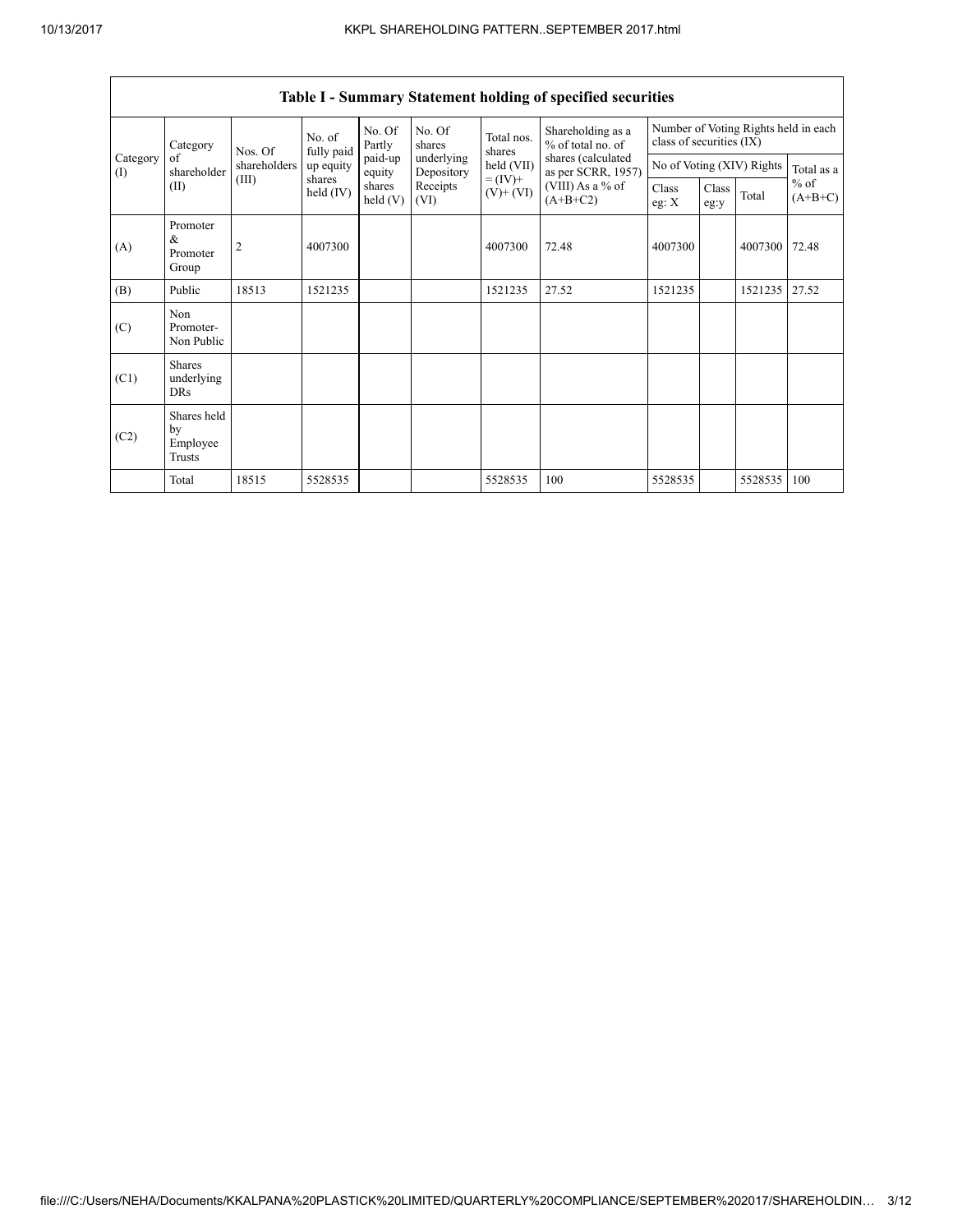|          | Table I - Summary Statement holding of specified securities                                                                                                                                                                                                                                                                                                                                                                                                                                                  |            |                                                  |            |                                                         |                              |                                                                               |  |                                       |         |
|----------|--------------------------------------------------------------------------------------------------------------------------------------------------------------------------------------------------------------------------------------------------------------------------------------------------------------------------------------------------------------------------------------------------------------------------------------------------------------------------------------------------------------|------------|--------------------------------------------------|------------|---------------------------------------------------------|------------------------------|-------------------------------------------------------------------------------|--|---------------------------------------|---------|
| Category | No. Of Shares<br>Shareholding, as a %<br>No. Of<br>Underlying<br>assuming full<br>No. of<br><b>Shares</b><br>Shares<br>conversion of<br>Outstanding<br>Category<br>Underlying<br>convertible<br>Underlying<br>convertible securities (<br>of<br>Outstanding<br>shareholder<br>Outstanding<br>securities and<br>as a percentage of<br>convertible<br>Warrants<br>No. Of<br>diluted share capital)<br>(II)<br>securities<br>$(XI)=(VII)+(X) As a %$<br>$(X_i)$<br>Warrants (Xi)<br>(X)<br>of $(A+B+C2)$<br>(a) |            |                                                  |            | Number of<br>Locked in<br>shares (XII)                  |                              | Number of<br><b>Shares</b><br>pledged or<br>otherwise<br>encumbered<br>(XIII) |  | Number of<br>equity shares<br>held in |         |
| (1)      |                                                                                                                                                                                                                                                                                                                                                                                                                                                                                                              | No.<br>(a) | As a<br>$%$ of<br>total<br>Shares<br>held<br>(b) | No.<br>(a) | As a<br>$%$ of<br>total<br><b>Shares</b><br>held<br>(b) | dematerialized<br>form (XIV) |                                                                               |  |                                       |         |
| (A)      | Promoter<br>&<br>Promoter<br>Group                                                                                                                                                                                                                                                                                                                                                                                                                                                                           |            |                                                  |            | 72.48                                                   |                              |                                                                               |  |                                       | 4007300 |
| (B)      | Public                                                                                                                                                                                                                                                                                                                                                                                                                                                                                                       |            |                                                  |            | 27.52                                                   |                              |                                                                               |  |                                       | 196100  |
| (C)      | Non<br>Promoter-<br>Non Public                                                                                                                                                                                                                                                                                                                                                                                                                                                                               |            |                                                  |            |                                                         |                              |                                                                               |  |                                       |         |
| (C1)     | <b>Shares</b><br>underlying<br><b>DRs</b>                                                                                                                                                                                                                                                                                                                                                                                                                                                                    |            |                                                  |            |                                                         |                              |                                                                               |  |                                       |         |
| (C2)     | Shares held<br>by<br>Employee<br>Trusts                                                                                                                                                                                                                                                                                                                                                                                                                                                                      |            |                                                  |            |                                                         |                              |                                                                               |  |                                       |         |
|          | Total                                                                                                                                                                                                                                                                                                                                                                                                                                                                                                        |            |                                                  |            | 100                                                     |                              |                                                                               |  |                                       | 4203400 |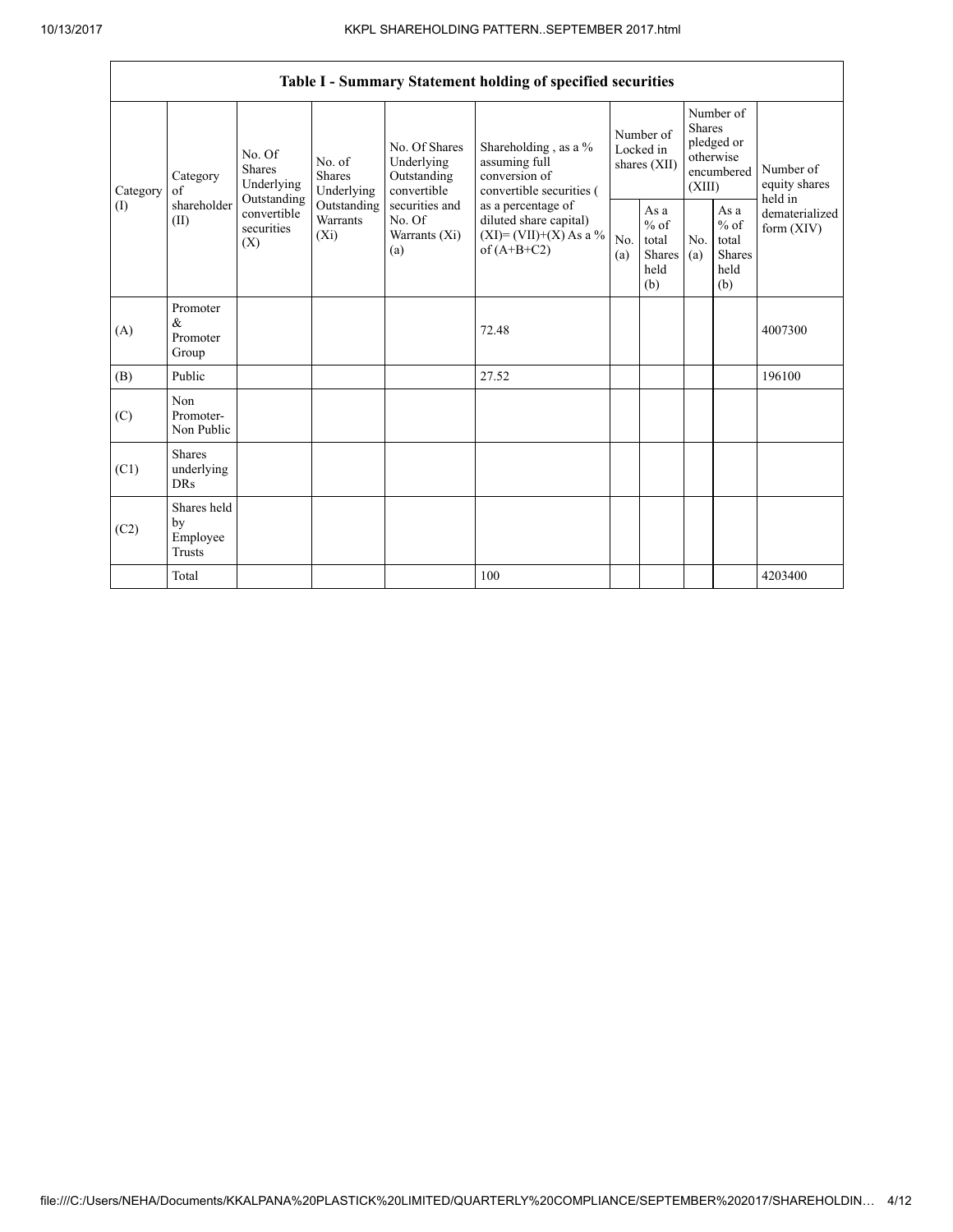|                                                                                         |                                                                                                                     |                         |                            |                       |                                    |                             | Table II - Statement showing shareholding pattern of the Promoter and Promoter Group          |                                                                  |               |         |                                 |
|-----------------------------------------------------------------------------------------|---------------------------------------------------------------------------------------------------------------------|-------------------------|----------------------------|-----------------------|------------------------------------|-----------------------------|-----------------------------------------------------------------------------------------------|------------------------------------------------------------------|---------------|---------|---------------------------------|
|                                                                                         |                                                                                                                     |                         | No. of                     | No. Of<br>Partly      | No. Of                             | Total<br>nos.               | Shareholding as<br>a % of total no.                                                           | Number of Voting Rights held in<br>each class of securities (IX) |               |         |                                 |
| Sr.                                                                                     | Category &<br>Name of the                                                                                           | Nos. Of<br>shareholders | fully<br>paid up<br>equity | paid-<br>up<br>equity | shares<br>underlying<br>Depository | shares<br>held<br>$(VII) =$ | of shares<br>(calculated as<br>per SCRR,                                                      | No of Voting (XIV) Rights                                        |               |         | Total<br>as a %                 |
|                                                                                         | Shareholders (I)                                                                                                    | (III)                   | shares<br>held (IV)        | shares<br>held<br>(V) | Receipts<br>(VI)                   | $(IV)+$<br>$(V)$ +<br>(VI)  | 1957) (VIII) As<br>a % of<br>$(A+B+C2)$                                                       | Class eg:<br>X                                                   | Class<br>eg:y | Total   | of<br>Total<br>Voting<br>rights |
| А                                                                                       | Table II - Statement showing shareholding pattern of the Promoter and Promoter Group                                |                         |                            |                       |                                    |                             |                                                                                               |                                                                  |               |         |                                 |
| (1)                                                                                     | Indian                                                                                                              |                         |                            |                       |                                    |                             |                                                                                               |                                                                  |               |         |                                 |
| (d)                                                                                     | Any Other<br>(specify)                                                                                              | $\boldsymbol{2}$        | 4007300                    |                       |                                    | 4007300                     | 72.48                                                                                         | 4007300                                                          |               | 4007300 | 72.48                           |
| Sub-Total (A)<br>(1)                                                                    |                                                                                                                     | $\overline{2}$          | 4007300                    |                       |                                    | 4007300                     | 72.48                                                                                         | 4007300                                                          |               | 4007300 | 72.48                           |
| (2)                                                                                     | Foreign                                                                                                             |                         |                            |                       |                                    |                             |                                                                                               |                                                                  |               |         |                                 |
| Total<br>Shareholding<br>of Promoter<br>and Promoter<br>Group $(A)=$<br>$(A)(1)+(A)(2)$ |                                                                                                                     | 2                       | 4007300                    |                       |                                    | 4007300                     | 72.48                                                                                         | 4007300                                                          |               | 4007300 | 72.48                           |
| В                                                                                       | Table III - Statement showing shareholding pattern of the Public shareholder                                        |                         |                            |                       |                                    |                             |                                                                                               |                                                                  |               |         |                                 |
| (1)                                                                                     | Institutions                                                                                                        |                         |                            |                       |                                    |                             |                                                                                               |                                                                  |               |         |                                 |
| (f)                                                                                     | Financial<br>Institutions/<br><b>Banks</b>                                                                          | 1                       | 50                         |                       |                                    | 50                          | $\boldsymbol{0}$                                                                              | 50                                                               |               | 50      | $\boldsymbol{0}$                |
| Sub-Total (B)<br>(1)                                                                    |                                                                                                                     | $\mathbf{1}$            | 50                         |                       |                                    | 50                          | $\boldsymbol{0}$                                                                              | 50                                                               |               | 50      | $\boldsymbol{0}$                |
| (3)                                                                                     | Non-institutions                                                                                                    |                         |                            |                       |                                    |                             |                                                                                               |                                                                  |               |         |                                 |
| (a(i))                                                                                  | Individuals -<br>i.Individual<br>shareholders<br>holding<br>nominal share<br>capital up to Rs.<br>2 lakhs.          | 18446                   | 1358156                    |                       |                                    | 1358156 24.57               |                                                                                               | 1358156                                                          |               | 1358156 | 24.57                           |
| (a(ii))                                                                                 | Individuals - ii.<br>Individual<br>shareholders<br>holding<br>nominal share<br>capital in excess<br>of Rs. 2 lakhs. | $\mathbf{1}$            | 22889                      |                       |                                    | 22889                       | 0.41                                                                                          | 22889                                                            |               | 22889   | 0.41                            |
| (e)                                                                                     | Any Other<br>(specify)                                                                                              | 65                      | 140140                     |                       |                                    | 140140                      | 2.53                                                                                          | 140140                                                           |               | 140140  | 2.53                            |
| Sub-Total (B)<br>(3)                                                                    |                                                                                                                     | 18512                   | 1521185                    |                       |                                    | 1521185                     | 27.52                                                                                         | 1521185                                                          |               | 1521185 | 27.52                           |
| Total Public<br>Shareholding<br>$(B)=(B)(1)+$<br>$(B)(2)+(B)(3)$                        |                                                                                                                     | 18513                   | 1521235                    |                       |                                    | 1521235                     | 27.52                                                                                         | 1521235                                                          |               | 1521235 | 27.52                           |
| $\mathbf C$                                                                             |                                                                                                                     |                         |                            |                       |                                    |                             | Table IV - Statement showing shareholding pattern of the Non Promoter- Non Public shareholder |                                                                  |               |         |                                 |
| Total (<br>$A+B+C2$ )                                                                   |                                                                                                                     | 18515                   | 5528535                    |                       |                                    | 5528535                     | 100                                                                                           | 5528535                                                          |               | 5528535 | 100                             |
| Total $(A+B+C)$<br>$\lambda$                                                            |                                                                                                                     | 18515                   | 5528535                    |                       |                                    | 5528535                     | 100                                                                                           | 5528535                                                          |               | 5528535 | 100                             |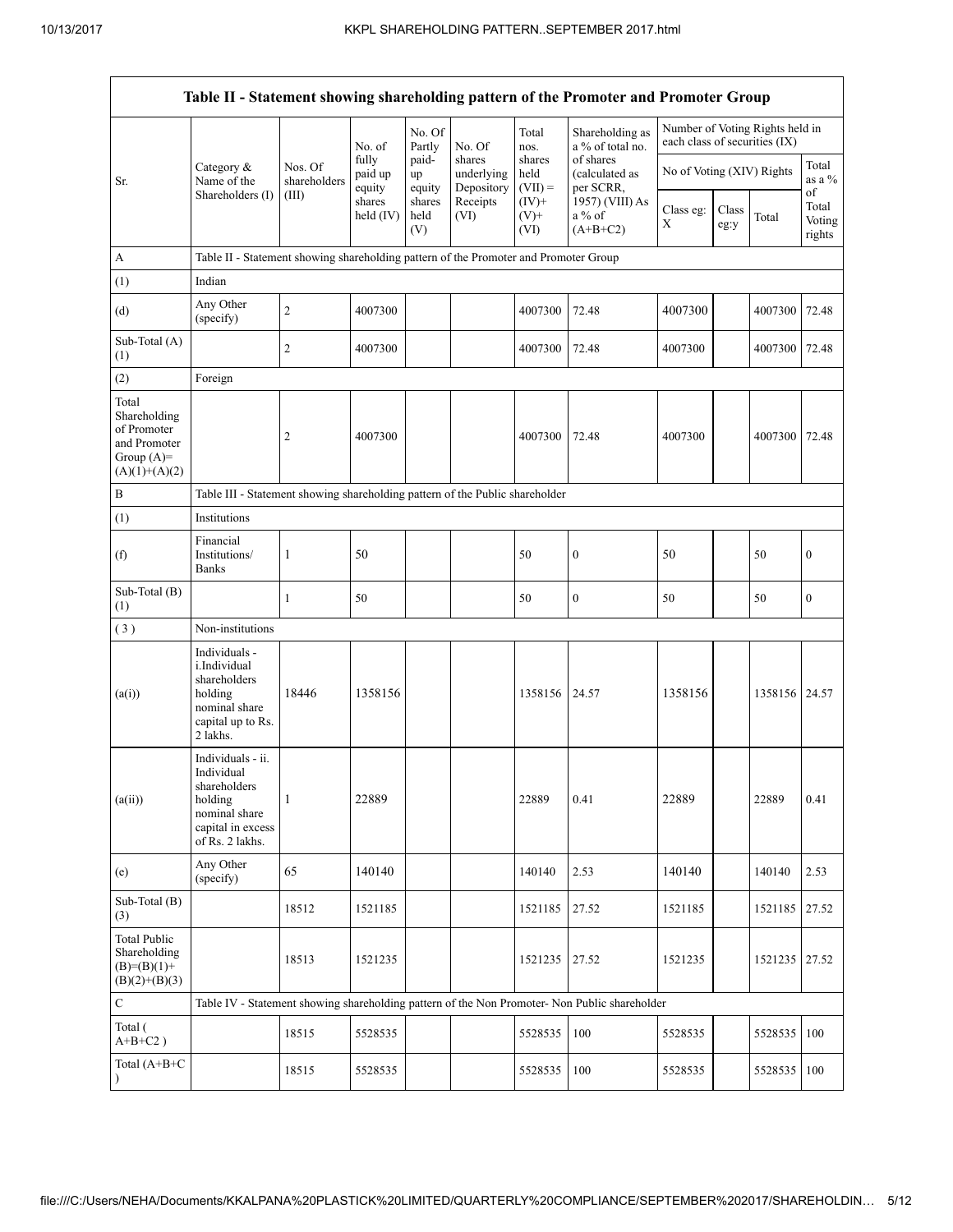| Table II - Statement showing shareholding pattern of the Promoter and Promoter Group    |                                                    |                                    |                                                                                                              |                                                                                                                                                                           |                                        |                                                  |                                                                               |                                                  |                                       |
|-----------------------------------------------------------------------------------------|----------------------------------------------------|------------------------------------|--------------------------------------------------------------------------------------------------------------|---------------------------------------------------------------------------------------------------------------------------------------------------------------------------|----------------------------------------|--------------------------------------------------|-------------------------------------------------------------------------------|--------------------------------------------------|---------------------------------------|
| Sr.                                                                                     | No. Of<br>No. of<br>Shares<br>Shares<br>Underlying | Underlying                         | No. Of Shares<br>Underlying<br>Outstanding<br>convertible<br>securities and<br>No. Of Warrants<br>$(Xi)$ (a) | Shareholding, as a %<br>assuming full conversion of<br>convertible securities (as a<br>percentage of diluted share<br>capital) $(XI) = (VII)+(X) As$<br>a % of $(A+B+C2)$ | Number of<br>Locked in<br>shares (XII) |                                                  | Number of<br><b>Shares</b><br>pledged or<br>otherwise<br>encumbered<br>(XIII) |                                                  | Number of<br>equity shares<br>held in |
|                                                                                         | Outstanding<br>convertible<br>securities<br>(X)    | Outstanding<br>Warrants<br>$(X_i)$ |                                                                                                              |                                                                                                                                                                           | No.<br>(a)                             | As a<br>$%$ of<br>total<br>Shares<br>held<br>(b) | No.<br>(a)                                                                    | As a<br>$%$ of<br>total<br>Shares<br>held<br>(b) | dematerialized<br>form $(XIV)$        |
| $\mathbf{A}$                                                                            |                                                    |                                    |                                                                                                              | Table II - Statement showing shareholding pattern of the Promoter and Promoter Group                                                                                      |                                        |                                                  |                                                                               |                                                  |                                       |
| (1)                                                                                     | Indian                                             |                                    |                                                                                                              |                                                                                                                                                                           |                                        |                                                  |                                                                               |                                                  |                                       |
| (d)                                                                                     |                                                    |                                    |                                                                                                              | 72.48                                                                                                                                                                     |                                        |                                                  |                                                                               |                                                  | 4007300                               |
| Sub-Total (A)<br>(1)                                                                    |                                                    |                                    |                                                                                                              | 72.48                                                                                                                                                                     |                                        |                                                  |                                                                               |                                                  | 4007300                               |
| (2)                                                                                     | Foreign                                            |                                    |                                                                                                              |                                                                                                                                                                           |                                        |                                                  |                                                                               |                                                  |                                       |
| Total<br>Shareholding<br>of Promoter<br>and Promoter<br>Group $(A)=$<br>$(A)(1)+(A)(2)$ |                                                    |                                    |                                                                                                              | 72.48                                                                                                                                                                     |                                        |                                                  |                                                                               |                                                  | 4007300                               |
| B                                                                                       |                                                    |                                    |                                                                                                              | Table III - Statement showing shareholding pattern of the Public shareholder                                                                                              |                                        |                                                  |                                                                               |                                                  |                                       |
| (1)                                                                                     | Institutions                                       |                                    |                                                                                                              |                                                                                                                                                                           |                                        |                                                  |                                                                               |                                                  |                                       |
| (f)                                                                                     |                                                    |                                    |                                                                                                              | $\boldsymbol{0}$                                                                                                                                                          |                                        |                                                  |                                                                               |                                                  | $\boldsymbol{0}$                      |
| Sub-Total (B)<br>(1)                                                                    |                                                    |                                    |                                                                                                              | $\boldsymbol{0}$                                                                                                                                                          |                                        |                                                  |                                                                               |                                                  | $\boldsymbol{0}$                      |
| (3)                                                                                     | Non-institutions                                   |                                    |                                                                                                              |                                                                                                                                                                           |                                        |                                                  |                                                                               |                                                  |                                       |
| (a(i))                                                                                  |                                                    |                                    |                                                                                                              | 24.57                                                                                                                                                                     |                                        |                                                  |                                                                               |                                                  | 145421                                |
| (a(ii))                                                                                 |                                                    |                                    |                                                                                                              | 0.41                                                                                                                                                                      |                                        |                                                  |                                                                               |                                                  | 22889                                 |
| (e)                                                                                     |                                                    |                                    |                                                                                                              | 2.53                                                                                                                                                                      |                                        |                                                  |                                                                               |                                                  | 27790                                 |
| Sub-Total (B)<br>$\left(3\right)$                                                       |                                                    |                                    |                                                                                                              | 27.52                                                                                                                                                                     |                                        |                                                  |                                                                               |                                                  | 196100                                |
| <b>Total Public</b><br>Shareholding<br>$(B)= (B)(1) +$<br>$(B)(2)+(B)(3)$               |                                                    |                                    |                                                                                                              | 27.52                                                                                                                                                                     |                                        |                                                  |                                                                               |                                                  | 196100                                |
| ${\bf C}$                                                                               |                                                    |                                    |                                                                                                              | Table IV - Statement showing shareholding pattern of the Non Promoter- Non Public shareholder                                                                             |                                        |                                                  |                                                                               |                                                  |                                       |
| Total (<br>$A+B+C2$ )                                                                   |                                                    |                                    |                                                                                                              | 100                                                                                                                                                                       |                                        |                                                  |                                                                               |                                                  | 4203400                               |
| Total (A+B+C                                                                            |                                                    |                                    |                                                                                                              | 100                                                                                                                                                                       |                                        |                                                  |                                                                               |                                                  | 4203400                               |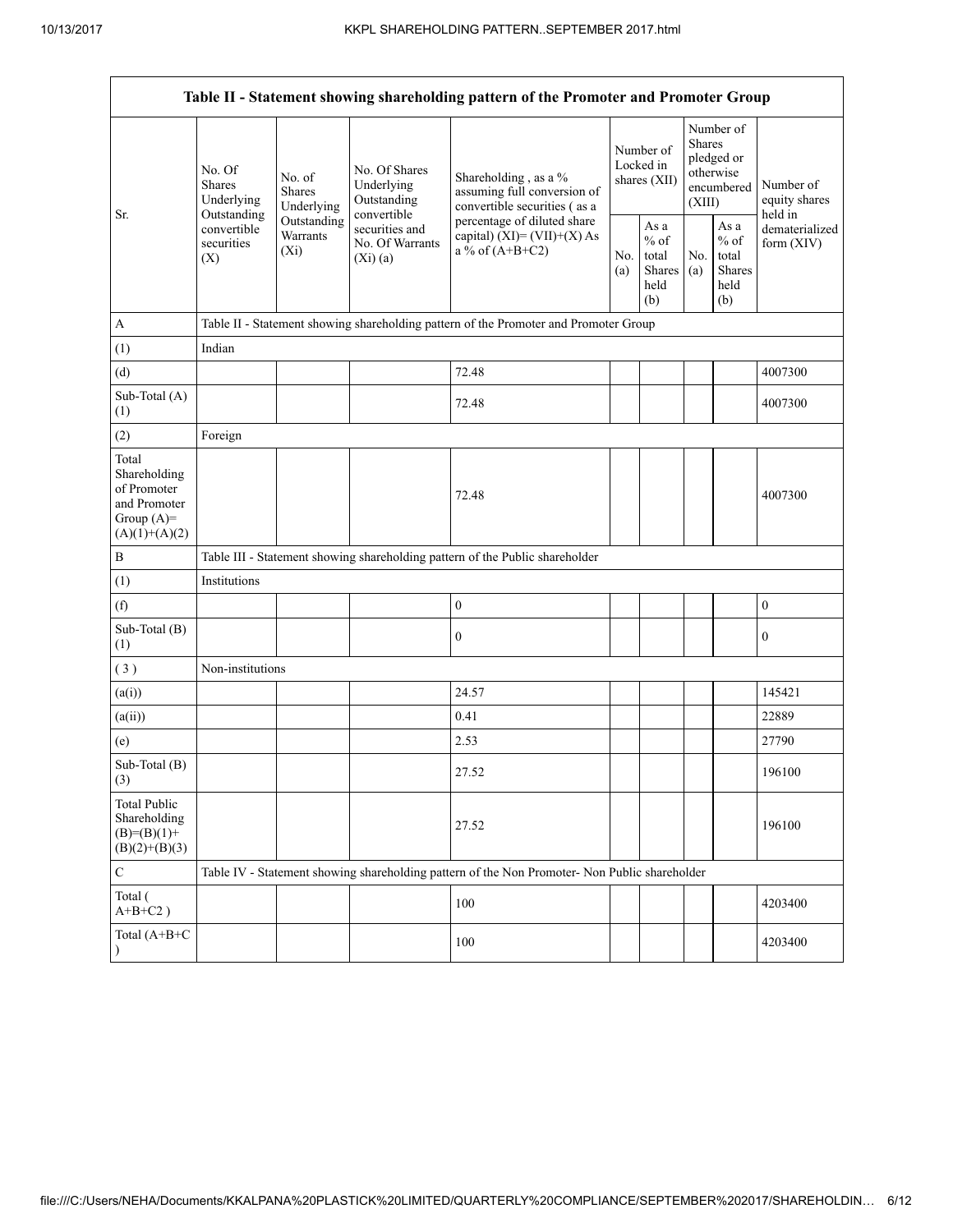| Any Other (specify)                                                                                                                                                                  |                                                                                                          |                |                |  |  |  |  |
|--------------------------------------------------------------------------------------------------------------------------------------------------------------------------------------|----------------------------------------------------------------------------------------------------------|----------------|----------------|--|--|--|--|
| Searial No.                                                                                                                                                                          | $\mathbf{1}$                                                                                             | $\overline{2}$ |                |  |  |  |  |
| Category                                                                                                                                                                             | <b>Bodies Corporate</b><br><b>Bodies Corporate</b>                                                       |                |                |  |  |  |  |
| Name of the<br>Shareholders (I)                                                                                                                                                      | SRI RAM FINANCIAL CONSULTANTS PRIVATE<br>KKALPANA INDUSTRIES (INDIA)<br><b>LIMITED</b><br><b>LIMITED</b> |                |                |  |  |  |  |
| PAN(II)                                                                                                                                                                              | AANCS7197N                                                                                               | AABCK2239D     | Total          |  |  |  |  |
| No. of the<br>Shareholders (I)                                                                                                                                                       | 1                                                                                                        | $\mathbf{1}$   | $\overline{c}$ |  |  |  |  |
| No. of fully paid<br>up equity shares<br>held (IV)                                                                                                                                   | 2004380                                                                                                  | 2002920        | 4007300        |  |  |  |  |
| No. Of Partly paid-<br>up equity shares<br>held(V)                                                                                                                                   |                                                                                                          |                |                |  |  |  |  |
| No. Of shares<br>underlying<br>Depository<br>Receipts (VI)                                                                                                                           |                                                                                                          |                |                |  |  |  |  |
| Total nos. shares<br>held $(VII) = (IV) +$<br>$(V)$ + $(VI)$                                                                                                                         | 2004380                                                                                                  | 2002920        | 4007300        |  |  |  |  |
| Shareholding as a<br>% of total no. of<br>shares (calculated<br>as per SCRR,<br>$19\bar{5}7$ ) (VIII) As a<br>% of $(A+B+C2)$                                                        | 36.26                                                                                                    | 36.23          | 72.48          |  |  |  |  |
|                                                                                                                                                                                      | Number of Voting Rights held in each class of securities (IX)                                            |                |                |  |  |  |  |
| Class eg: X                                                                                                                                                                          | 2004380                                                                                                  | 2002920        | 4007300        |  |  |  |  |
| Class eg:y                                                                                                                                                                           |                                                                                                          |                |                |  |  |  |  |
| Total                                                                                                                                                                                | 2004380                                                                                                  | 2002920        | 4007300        |  |  |  |  |
| Total as a % of<br>Total Voting rights                                                                                                                                               | 36.26                                                                                                    | 36.23          | 72.48          |  |  |  |  |
| No. Of Shares<br>Underlying<br>Outstanding<br>convertible<br>securities $(X)$                                                                                                        |                                                                                                          |                |                |  |  |  |  |
| No. of Shares<br>Underlying<br>Outstanding<br>Warrants (Xi)                                                                                                                          |                                                                                                          |                |                |  |  |  |  |
| No. Of Shares<br>Underlying<br>Outstanding<br>convertible<br>securities and No.<br>Of Warrants (Xi)<br>(a)                                                                           |                                                                                                          |                |                |  |  |  |  |
| Shareholding, as a<br>% assuming full<br>conversion of<br>convertible<br>securities (as a<br>percentage of<br>diluted share<br>capital) (XI)=<br>$(VII)+(X)$ As a %<br>of $(A+B+C2)$ | 36.26<br>36.23                                                                                           |                | 72.48          |  |  |  |  |
| Number of Locked in shares (XII)                                                                                                                                                     |                                                                                                          |                |                |  |  |  |  |
| No. (a)                                                                                                                                                                              |                                                                                                          |                |                |  |  |  |  |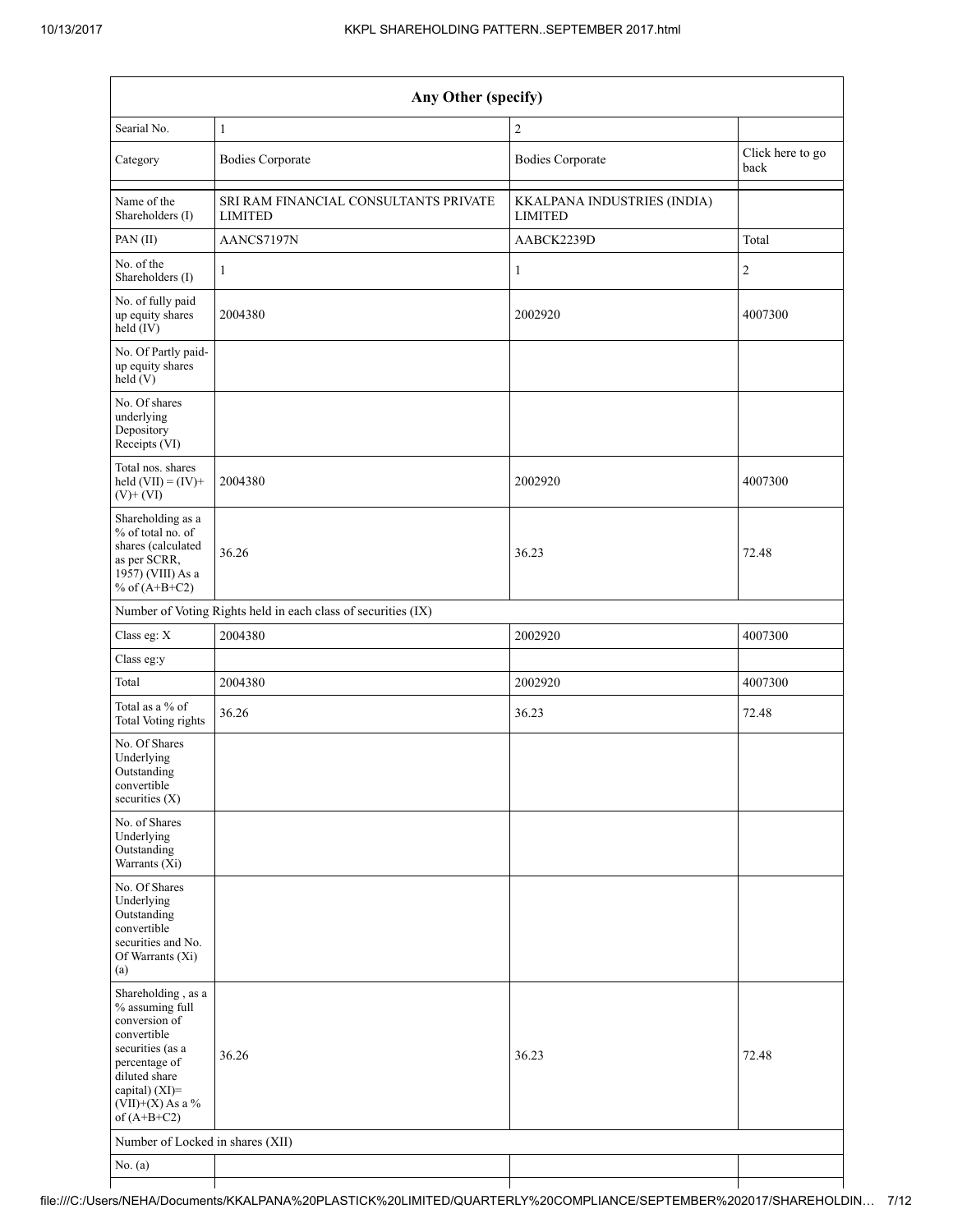#### 10/13/2017 KKPL SHAREHOLDING PATTERN..SEPTEMBER 2017.html

| As a % of total<br>Shares held (b)                                   |                                                         |         |         |  |  |  |  |  |
|----------------------------------------------------------------------|---------------------------------------------------------|---------|---------|--|--|--|--|--|
|                                                                      | Number of Shares pledged or otherwise encumbered (XIII) |         |         |  |  |  |  |  |
| No. $(a)$                                                            |                                                         |         |         |  |  |  |  |  |
| As a % of total<br>Shares held (b)                                   |                                                         |         |         |  |  |  |  |  |
| Number of equity<br>shares held in<br>dematerialized<br>form $(XIV)$ | 2004380                                                 | 2002920 | 4007300 |  |  |  |  |  |
| Reason for not<br>providing PAN                                      |                                                         |         |         |  |  |  |  |  |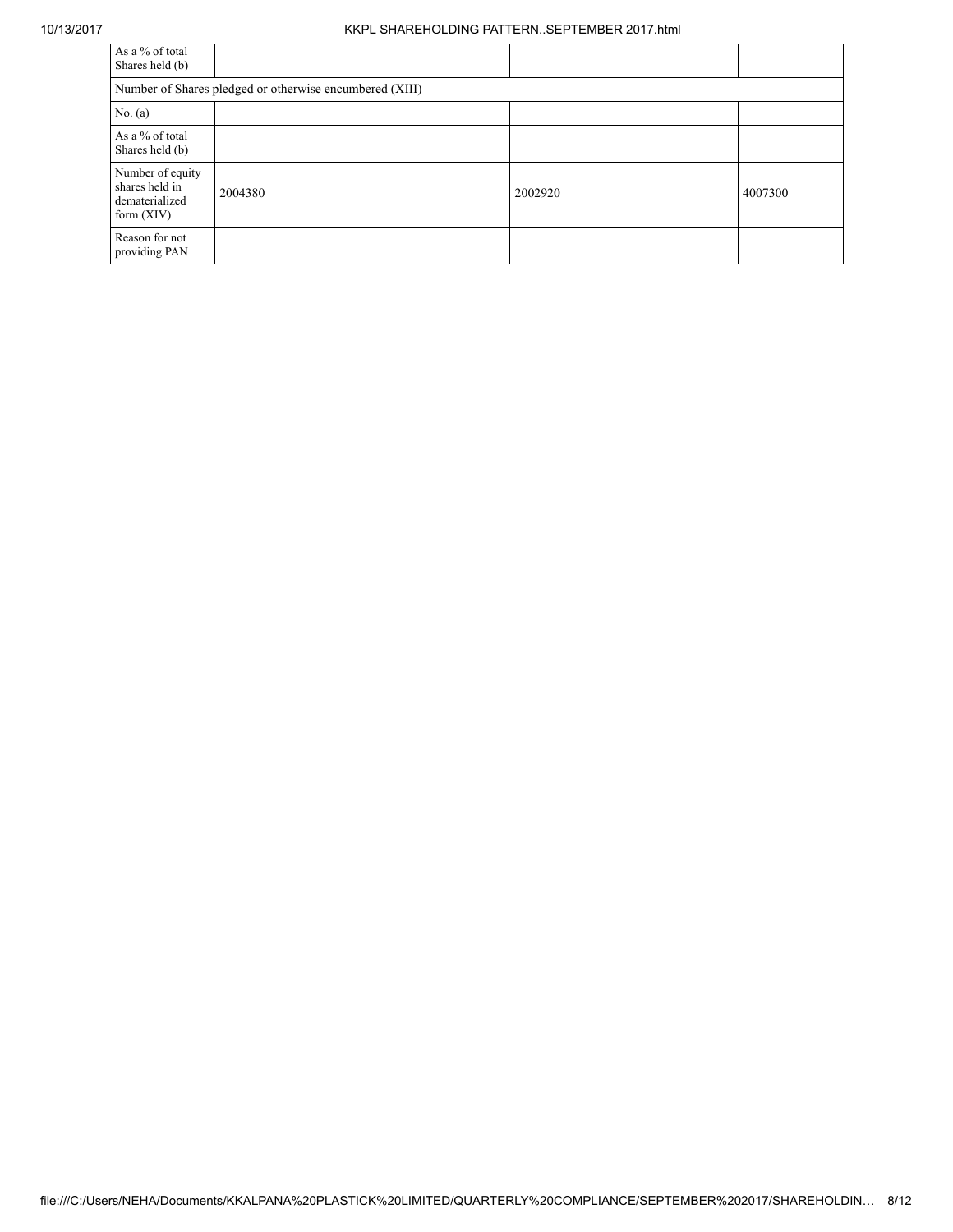| Any Other (specify)                                                                                                                                                                                                      |                            |                                                               |                       |                         |                          |  |  |  |
|--------------------------------------------------------------------------------------------------------------------------------------------------------------------------------------------------------------------------|----------------------------|---------------------------------------------------------------|-----------------------|-------------------------|--------------------------|--|--|--|
| Searial No.                                                                                                                                                                                                              | $\mathbf{1}$               | $\sqrt{2}$                                                    | $\mathfrak{Z}$        | $\overline{\mathbf{4}}$ |                          |  |  |  |
| Category                                                                                                                                                                                                                 | <b>Bodies</b><br>Corporate | <b>Bodies Corporate</b>                                       | $NRI - Non-$<br>Repat | Clearing<br>Members     |                          |  |  |  |
| Category / More<br>than 1 percentage                                                                                                                                                                                     | Category                   | More than 1 percentage of<br>shareholding                     | Category              | Category                |                          |  |  |  |
| Name of the<br>Shareholders (I)                                                                                                                                                                                          |                            | SIKKIM BANK LIMITED                                           |                       |                         | Click here to go<br>back |  |  |  |
| PAN(II)                                                                                                                                                                                                                  |                            | ZZZZZ9999Z                                                    |                       |                         | Total                    |  |  |  |
| No. of the<br>Shareholders (I)                                                                                                                                                                                           | 63                         | $\mathbf{1}$                                                  | $\mathbf{1}$          | $\mathbf{1}$            | 65                       |  |  |  |
| No. of fully paid<br>up equity shares<br>held (IV)                                                                                                                                                                       | 139592                     | 100000                                                        | 300                   | 248                     | 140140                   |  |  |  |
| No. Of Partly paid-<br>up equity shares<br>held(V)                                                                                                                                                                       |                            |                                                               |                       |                         |                          |  |  |  |
| No. Of shares<br>underlying<br>Depository<br>Receipts (VI)                                                                                                                                                               |                            |                                                               |                       |                         |                          |  |  |  |
| Total nos. shares<br>held $(VII) = (IV) +$<br>$(V)$ + $(VI)$                                                                                                                                                             | 139592                     | 100000                                                        | 300                   | 248                     | 140140                   |  |  |  |
| Shareholding as a<br>% of total no. of<br>shares (calculated<br>as per SCRR,<br>1957) (VIII) As a<br>% of $(A+B+C2)$                                                                                                     | 2.52                       | 1.81                                                          | 0.01                  | $\boldsymbol{0}$        | 2.53                     |  |  |  |
|                                                                                                                                                                                                                          |                            | Number of Voting Rights held in each class of securities (IX) |                       |                         |                          |  |  |  |
| Class eg: X                                                                                                                                                                                                              | 139592                     | 100000                                                        | 300                   | 248                     | 140140                   |  |  |  |
| Class eg:y                                                                                                                                                                                                               |                            |                                                               |                       |                         |                          |  |  |  |
| Total                                                                                                                                                                                                                    | 139592                     | 100000                                                        | 300                   | 248                     | 140140                   |  |  |  |
| Total as a % of<br><b>Total Voting rights</b>                                                                                                                                                                            | 2.52                       | 1.81                                                          | 0.01                  | 0                       | 2.53                     |  |  |  |
| No. Of Shares<br>Underlying<br>Outstanding<br>convertible<br>securities $(X)$                                                                                                                                            |                            |                                                               |                       |                         |                          |  |  |  |
| No. of Shares<br>Underlying<br>Outstanding<br>Warrants $(Xi)$                                                                                                                                                            |                            |                                                               |                       |                         |                          |  |  |  |
| No. Of Shares<br>Underlying<br>Outstanding<br>convertible<br>securities and No.<br>Of Warrants (Xi)<br>(a)                                                                                                               |                            |                                                               |                       |                         |                          |  |  |  |
| Shareholding, as a<br>% assuming full<br>conversion of<br>convertible<br>securities (as a<br>percentage of<br>diluted share<br>capital) (XI)=<br>$(VII)+(X)$ As a %<br>of $(A+B+C2)$<br>Number of Locked in shares (XII) | 2.52                       | 1.81                                                          | $0.01\,$              | $\boldsymbol{0}$        | 2.53                     |  |  |  |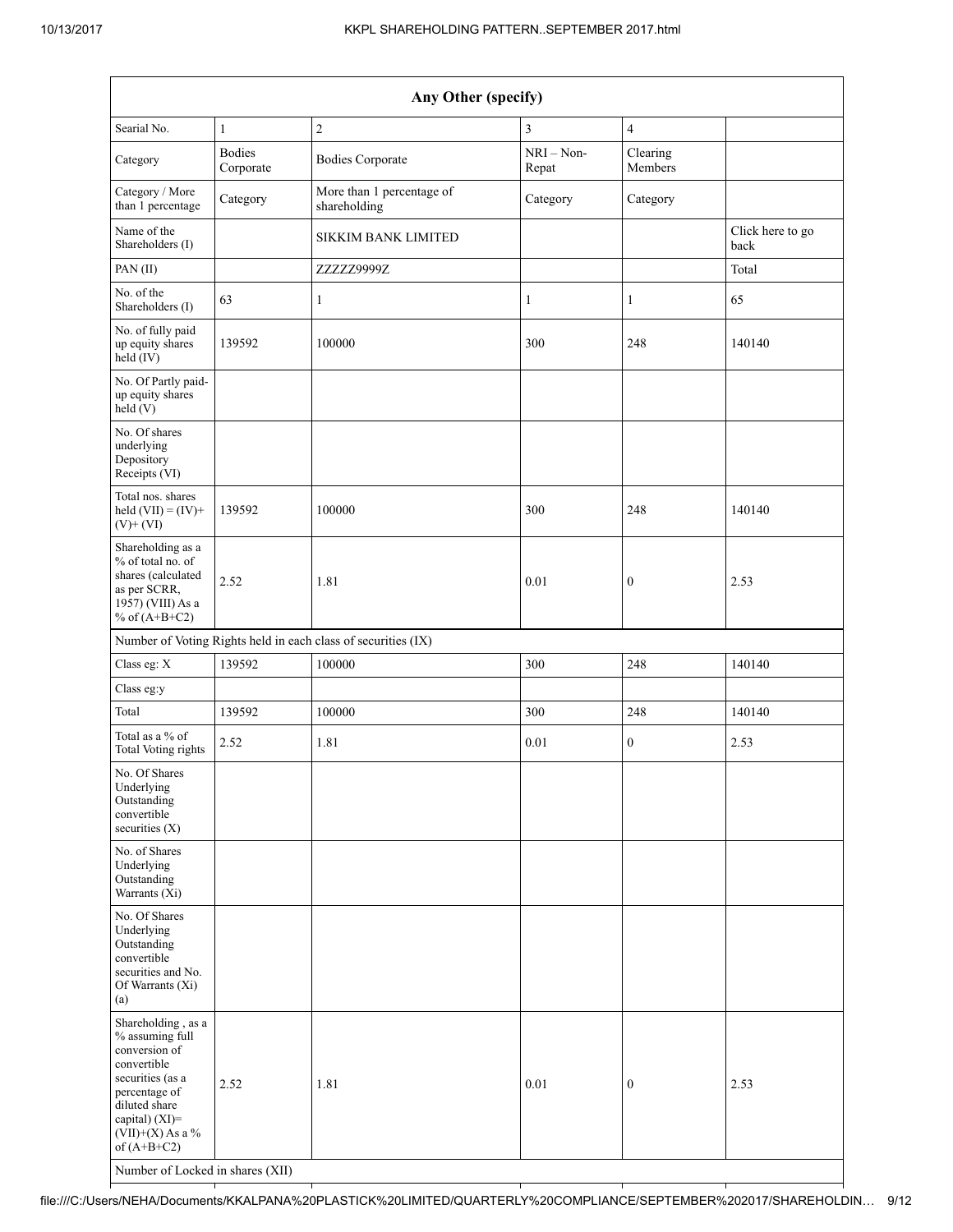### 10/13/2017 KKPL SHAREHOLDING PATTERN..SEPTEMBER 2017.html

| No. $(a)$                                                            |       |                        |     |     |       |  |  |  |
|----------------------------------------------------------------------|-------|------------------------|-----|-----|-------|--|--|--|
| As a % of total<br>Shares held (b)                                   |       |                        |     |     |       |  |  |  |
| Number of equity<br>shares held in<br>dematerialized<br>form $(XIV)$ | 27242 | $\boldsymbol{0}$       | 300 | 248 | 27790 |  |  |  |
| Reason for not providing PAN                                         |       |                        |     |     |       |  |  |  |
| Reason for not<br>providing PAN                                      |       | Textual Information(1) |     |     |       |  |  |  |